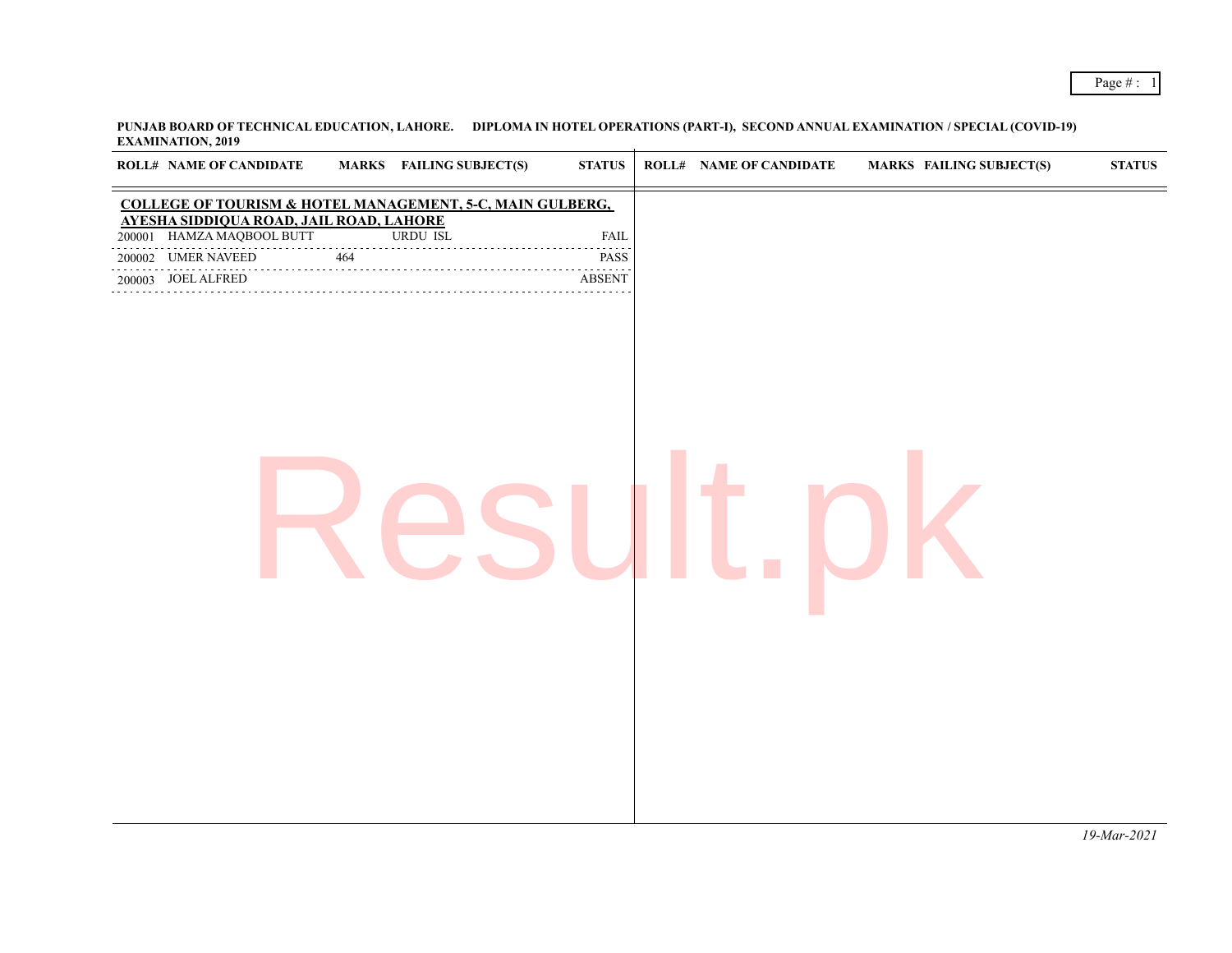**PUNJAB BOARD OF TECHNICAL EDUCATION, LAHORE. DIPLOMA IN HOTEL OPERATIONS (17) (PART-I), SECOND ANNUAL EXAMINATION / SPECIAL (COVID-19) EXAMINATION, 2019**

| <b>ROLL# NAME OF CANDIDATE</b>                                            |                 | MARKS FAILING SUBJECT(S) | <b>STATUS</b> | <b>ROLL# NAME OF CANDIDATE</b> | <b>MARKS FAILING SUBJECT(S)</b> |  |
|---------------------------------------------------------------------------|-----------------|--------------------------|---------------|--------------------------------|---------------------------------|--|
| <b>COLLEGE OF TOURISM &amp; HOTEL MANAGEMENT (COTHM), 35-Y,</b>           |                 |                          |               |                                |                                 |  |
| MADINA TOWN, FAIZAN-E-MADINA ROAD,, FAISALABAD<br>202463 MUZAMMIL JAMIL   |                 |                          | RL Fee        |                                |                                 |  |
| <b>COLLEGE OF TOURISM &amp; HOTEL MANAGEMENT, 5-C, MAIN GULBERG,</b>      |                 |                          |               |                                |                                 |  |
| <u>AYESHA SIDDIQUA ROAD, JAIL ROAD, LAHORE</u><br>202464 BILAL AHMAD KHAN | 493             |                          | <b>PASS</b>   |                                |                                 |  |
| 202465 ZAIN AQEEL                                                         | 501             |                          | <b>PASS</b>   |                                |                                 |  |
| 202466 USAMA NADEEM KHAN                                                  | 524             |                          | <b>PASS</b>   |                                |                                 |  |
| 202467 SARA                                                               | 516             |                          | <b>PASS</b>   |                                |                                 |  |
| 202468 ZAIN UL ABEDIN                                                     |                 | ENG-I URDU-I             | FAIL          |                                |                                 |  |
| 202469 CHARLES DAVID SON                                                  |                 | URDU-I                   |               |                                |                                 |  |
| 202470 WAHEED RAZA                                                        |                 |                          | <b>ABSENT</b> |                                |                                 |  |
| 202471 WISHAL AFTAB GILL                                                  |                 | ISL URDU-I               | FAIL          |                                |                                 |  |
| 202472 AHSAN AYYAZ                                                        |                 | $ENG-I$                  | <b>FAIL</b>   |                                |                                 |  |
| 202473 MUHAMMAD MUSTAFA<br><b>NAUMAN</b>                                  | 476             |                          | <b>PASS</b>   |                                |                                 |  |
| <b>COLLEGE OF TOURISM AND HOTEL MANAGEMENT, 278-B GULGASHT</b>            |                 |                          |               |                                |                                 |  |
| <b>COLONY, BOSAN ROAD, MULTAN</b><br>202474 MUHAMMAD USAMA ABID 470       |                 |                          | <b>PASS</b>   |                                |                                 |  |
| 202475 MUHAMMAD SHAHZAD<br><b>MURTAZA</b>                                 | <b>Contract</b> | $ENG-I$                  | <b>FAIL</b>   |                                |                                 |  |
| 202476 SAMINA HAKIM                                                       | 390             |                          | <b>PASS</b>   |                                |                                 |  |

*19-Mar-2021*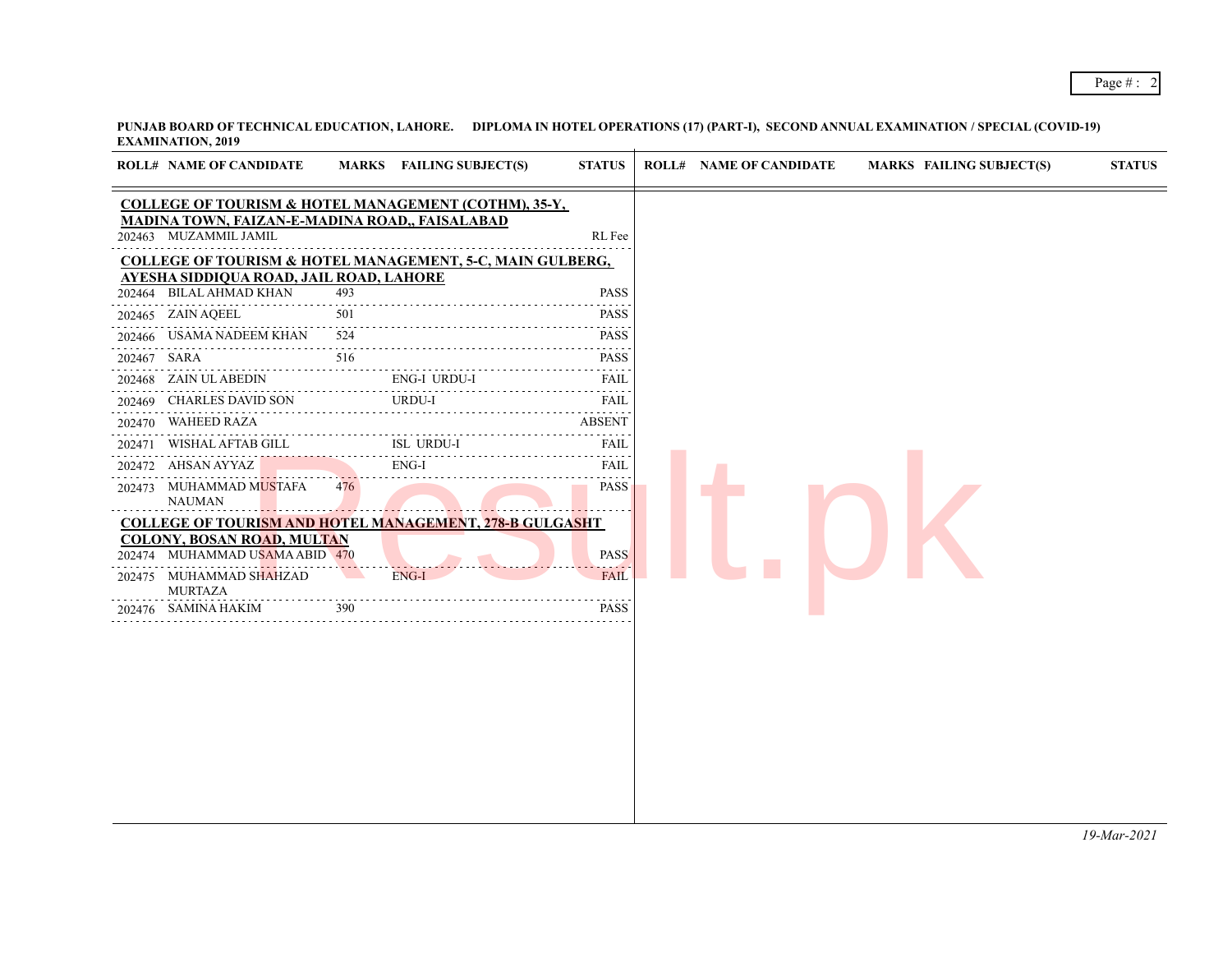## Page # : 3

**PUNJAB BOARD OF TECHNICAL EDUCATION, LAHORE. DIPLOMA IN HOTEL OPERATIONS (PART-II), SECOND ANNUAL EXAMINATION / SPECIAL (COVID-19) EXAMINATION, 2019**